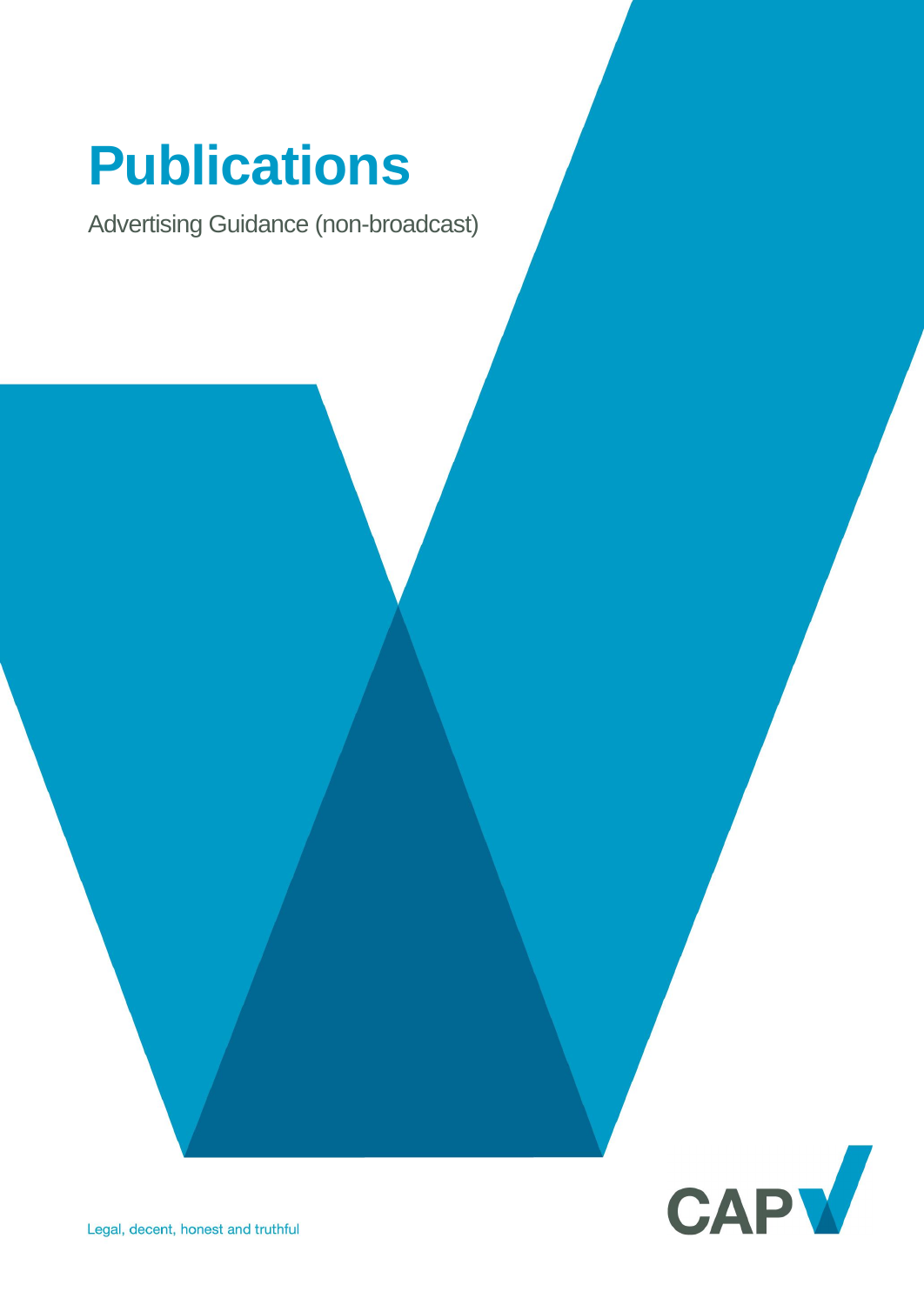### Foreword

The Committee of Advertising Practice (CAP) offers guidance on the interpretation of the UK Code of Advertising (the CAP Code) in relation to non-broadcast marketing communications.

The Broadcast Committee of Advertising Practice (BCAP) offers guidance on the interpretation of the UK Code of Broadcast Advertising (the BCAP Code) in relation to broadcast marketing communications.

Advertising Guidance is intended to guide advertisers, agencies and media owners how to interpret the Codes but is not a substitute for those Codes. Advertising Guidance reflects CAP's and/or BCAP's intended effect of the Codes but neither constitutes new rules nor binds the ASA Councils in the event of a complaint about an advertisement that follows it.

For pre-publication advice on specific non-broadcast advertisements, consult the CAP Copy Advice team by telephone on 020 7492 2100, by fax on 020 7404 3404 or you can log a written enquiry via our [online request form.](http://www.cap.org.uk/Advice-Training-on-the-rules/Bespoke-Copy-Advice.aspx)

For advice on specific radio advertisements, consult th[e Radio Centre,](http://www.racc.co.uk/) and for TV advertisements, [Clearcast.](http://www.clearcast.co.uk/)

For the full list of Advertising Guidance, please [visit our website.](http://www.cap.org.uk/Advice-Training-on-the-rules/Help-Notes.aspx)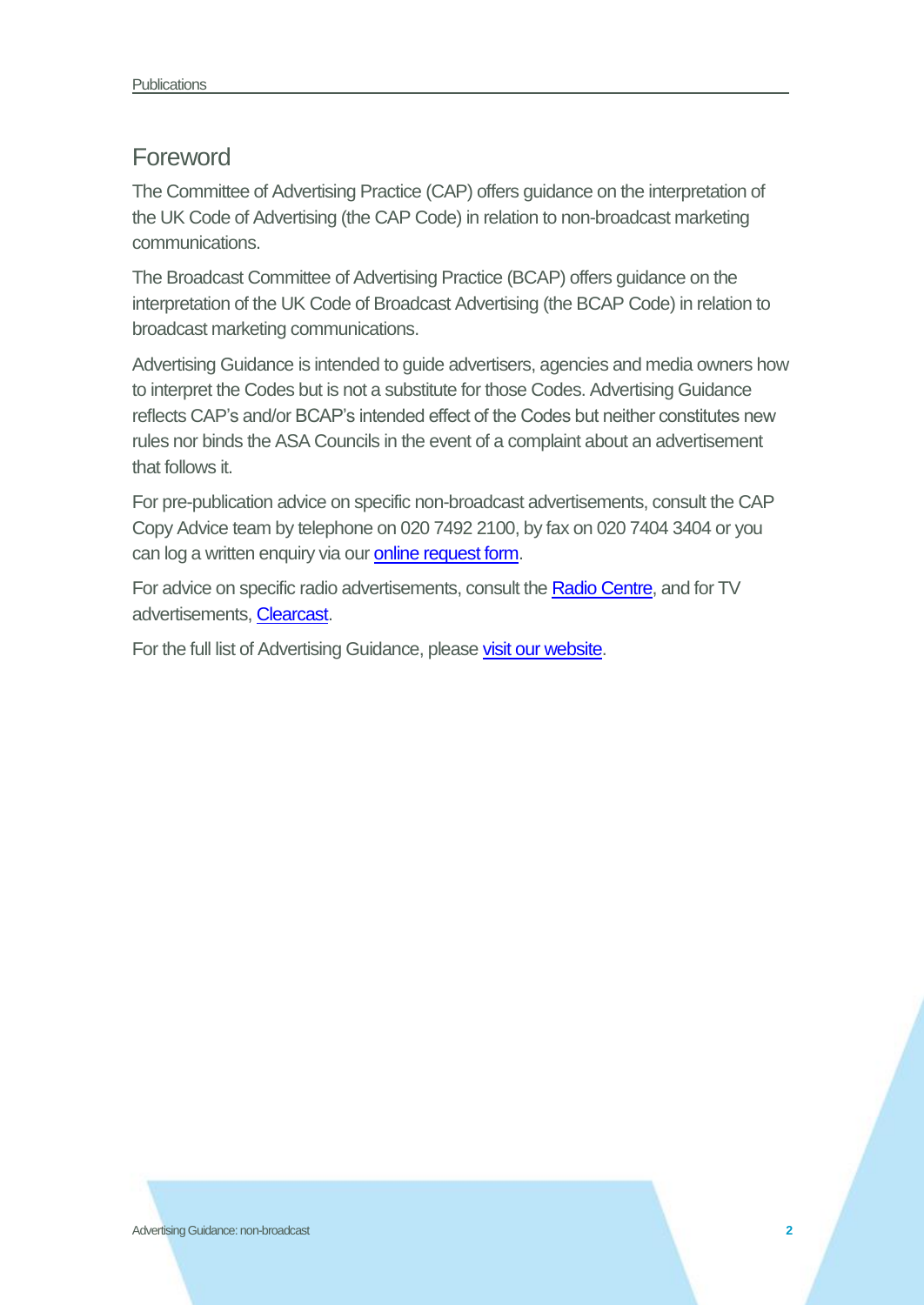## **Background**

These guidelines, drawn up by the Copy Advice team, are intended to help marketers, agencies and media owners interpret the rules in the CAP Code. The Help Note is largely based on past ASA decisions. It neither constitutes new rules nor binds the ASA Council in the event of a complaint about a marketing communication that follows it.

# The CAP Code

Marketers should comply with the CAP Code and, especially these clauses:

- 3.1 Marketing communications should not incite readers to break the law (Rule 1.10) and should not mislead.
- 3.2 Obvious exaggerations ("puffery") and claims that the average consumer who sees the marketing communication is unlikely to take literally are allowed provided they do not materially mislead.
- 3.7 Marketers must hold documentary evidence to prove claims that consumers are likely to regard as objective and that are capable of objective substantiation. The ASA may regard claims as misleading in the absence of adequate substantiation.
- 3.8 Claims for the content of non-fiction publications should not exaggerate the value, accuracy, scientific validity or practical usefulness of the product. Marketers must ensure that claims that have not been independently substantiated but are based merely on the content of a publication do not mislead consumers.
- 3.47 Claims that are likely to be interpreted as factual and appear in a testimonial must not mislead or be likely to mislead the consumer.
- 4.2 Marketers should not cause fear or distress without justifiable reason.
- 12.1 Objective [medical and scientific] claims must be backed by evidence, if relevant consisting of trials conducted on people.
- 12.2 Marketers must not discourage essential treatment for conditions for which medical supervision should be sought. For example, they must not offer specific advice on, diagnosis of or treatment for such conditions unless that advice, diagnosis or treatment is conducted under the supervision of a suitably qualified health professional. Accurate and responsible general information about such conditions may, however, be offered.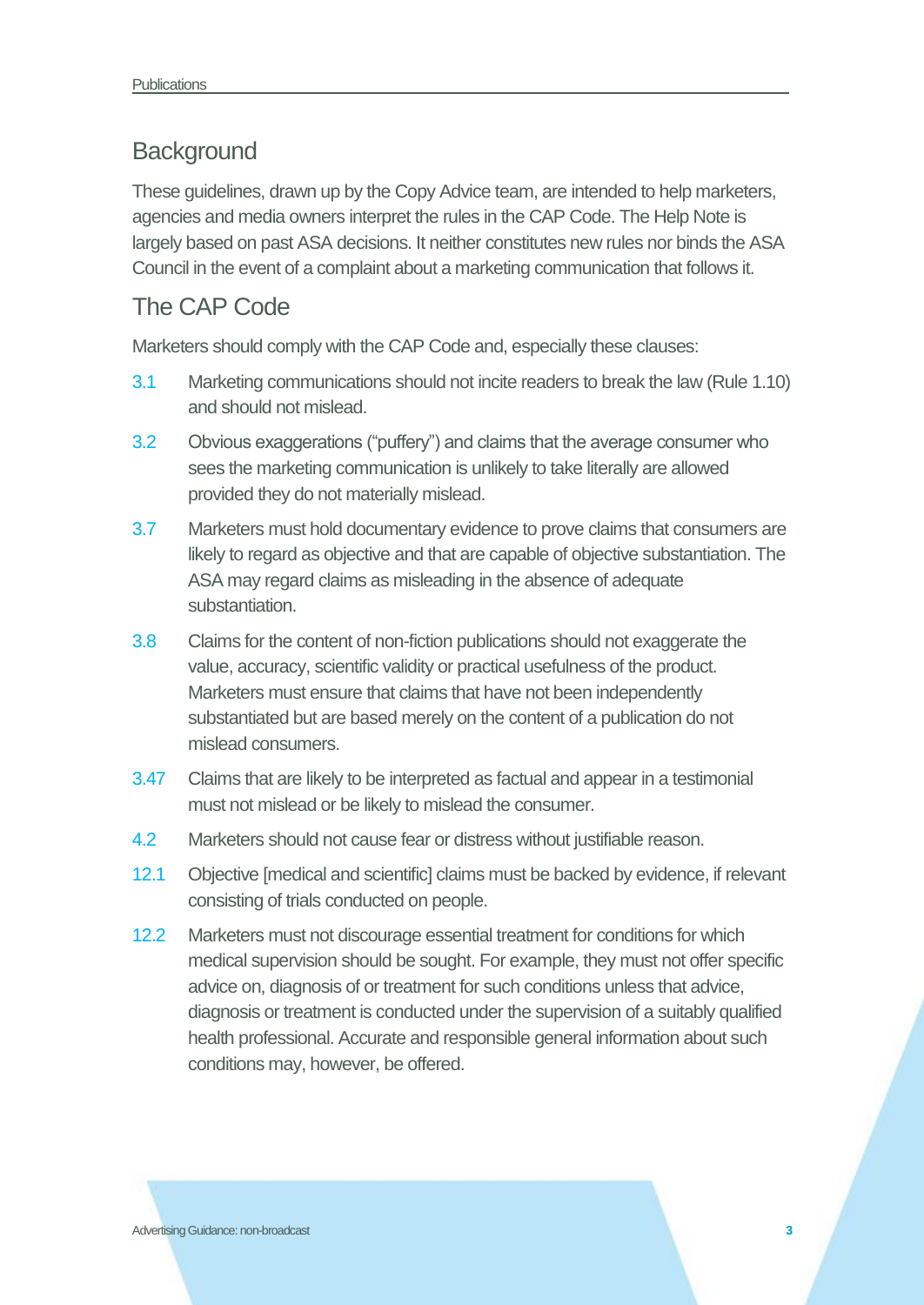Factual claims, whether direct or implied, must be substantiated.

Marketers may present the content of publications without necessarily being required to hold evidence for them as long as claims are presented in discursive terms that are unlikely to mislead readers of the ad or affect their subsequent behaviour. For example, the claim "The author explains why alternative therapies are more effective than conventional medicine" is unlikely to be acceptable without substantiation. The claim "The author discusses alternative therapies and compares them with conventional medicine" is likely to be acceptable.

Obvious exaggerations or untruths that are unlikely to mislead, harm or offend readers are likely to be acceptable, especially if they are presented as opinion.

Terms likely to be acceptable as indicating opinion are claims such as "The author believes/ argues/ debates/ questions/ ponders/ speculates/ hypothesizes/ theorizes/ thinks/ postulates/ considers/ discusses/ disputes …" Less obviously speculative terms such as "investigates / analyses / examines" and the like may be used as long as the claims being made are obviously speculative in content and context.

Unproven claims that are capable of objective substantiation must not be featured even when expressed as an opinion or in the form of a direct quote. The advertisement may describe the content of the publication in discursive terms but marketers may not simply preface unproven claims with "we believe" or similar. Such statements are considered to go beyond the scope of subjective opinion and are subject to the Code clauses on substantiation (Rule 3.7)

If it forms the title of the publication, an unproven claim may be featured in the advertisement provided it is put in inverted commas and has a by-line. The first reference to the title should be followed immediately by the author's name and the rest of the ad should make clear that the title is not an objective claim.

If the business name of the marketer advertising a publication implies efficacy (for example "The Natural Arthritis Cure Company") and the business name is not a registered trademark, the marketer must change it. If it is trademarked, the name must be linked clearly to a footnote stating that the efficacy of the services provided by the marketer has not been proven.

Marketers must not use headlines or claims that are likely to exploit or frighten vulnerable people, cause undue distress or disparage conventional medical treatments unless the claims are justifiable and the evidence conclusive.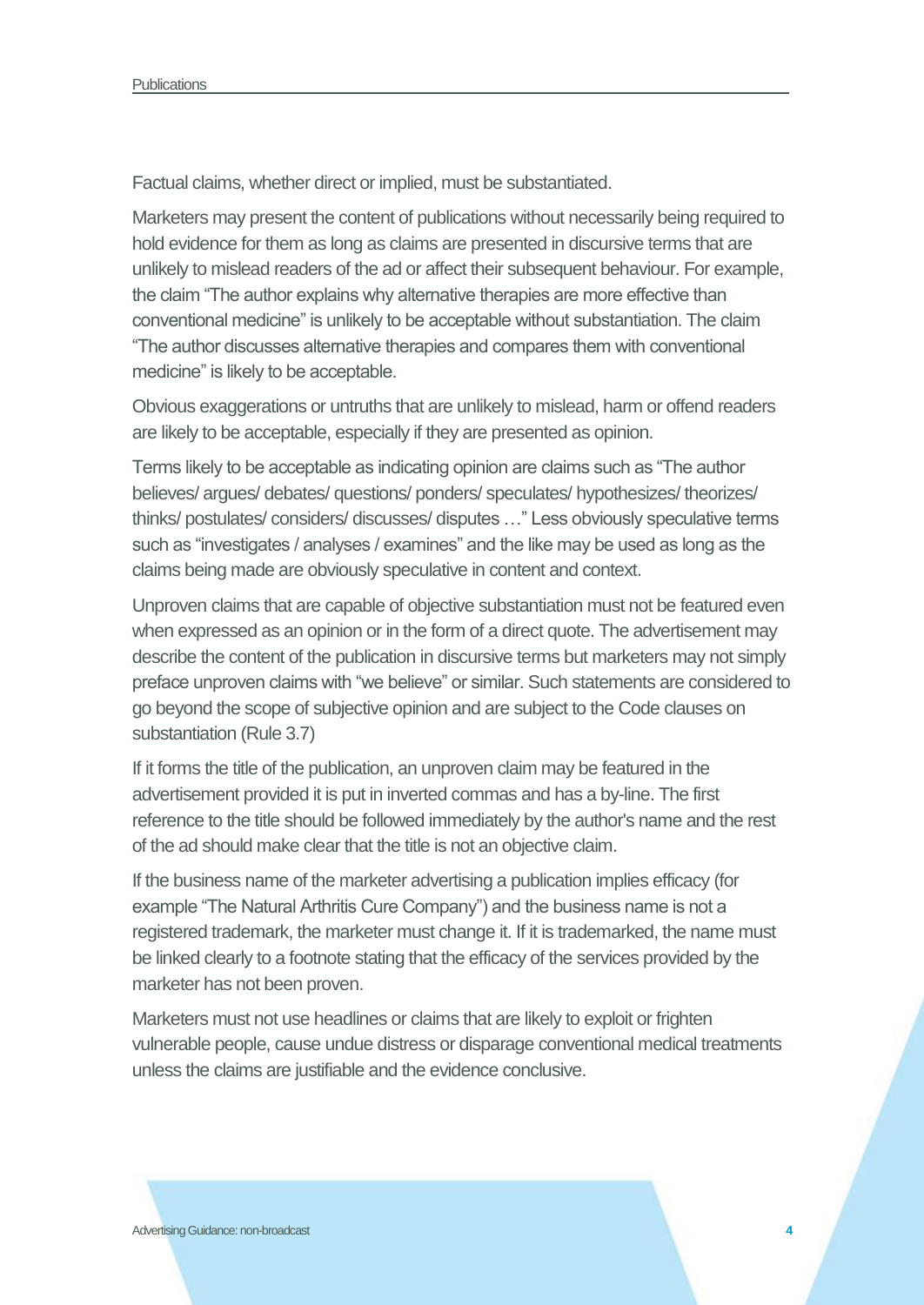Marketers must not misleadingly describe pamphlets and the like as "books". Books have an International Book Standard number (ISBN) and are registered with the British Library.

Marketers must not imply that the content of a publication is editorial if it largely or totally comprises paid-for marketing material (for example directories).

Marketers inviting contributions to future publications must not misleadingly imply that they will make selections for inclusion on merit if they will not. If they want to make such a claim they should be able to support it with evidence. (See CAP Help Note on Vanity Publishing)

Marketers offering publications that are claimed to offer profitable business opportunities or "Get rich quick" schemes must not state or imply that their techniques are "guaranteed" to work unless they can substantiate that they are. They should state if financial outlay is required beyond the purchase of the publication.

#### Serious medical conditions

(See CAP Help Note on Health, Beauty and Slimming Marketing that Refers to Medical Conditions)

Advertisements must not offer specific advice on, diagnosis of or treatment for conditions for which medical attention should be sought, even if they include a disclaimer referring readers to suitably qualified health professionals. Disclaimers such as "The material in this publication is provided for your information only and should not be construed as medical advice" are unlikely to render advertisements acceptable.

Advertisements that refer to conditions for which medical attention should be sought should do so only in general discursive terms and subject to Section 3.

Marketers must not offer an opinion on the efficacy or potential negative effects of conventional surgery or medicines if that opinion could discourage people from seeking treatment by conventional methods.

Anecdotes and testimonials that refer to serious medical conditions are permitted provided they are verifiable and do not imply that an unsubstantiated method or treatment provides a way of successfully treating an ailment.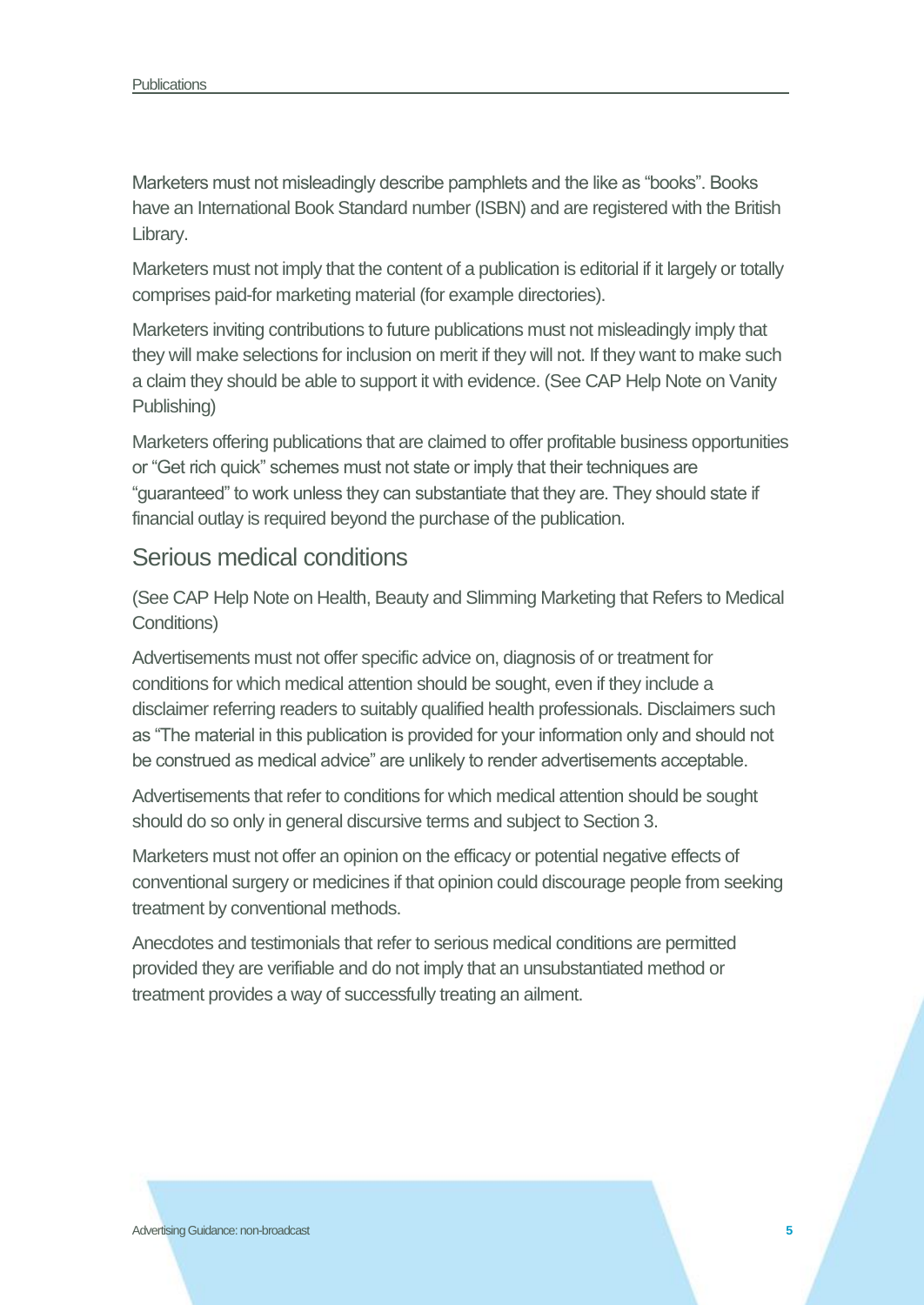Advice on specific marketing communications is available from the Copy Advice team by telephone on 020 7492 2100, by fax on 020 7404 3404, or you can log a specific written enquiry via our online request form [http://www.copyadvice.org.uk/Ad-](http://www.copyadvice.org.uk/Ad-Advice/Bespoke-Copy-Advice.aspx)[Advice/Bespoke-Copy-Advice.aspx.](http://www.copyadvice.org.uk/Ad-Advice/Bespoke-Copy-Advice.aspx) The Copy Advice website at [www.copyadvice.org.uk](http://www.copyadvice.org.uk/) contains a full list of Help Notes as well as access to the AdviceOnline database, which has links through to relevant Code rules and ASA adjudications.

July 1995

Revised: March 2003

Revised: November 2004

Revised: September 2010